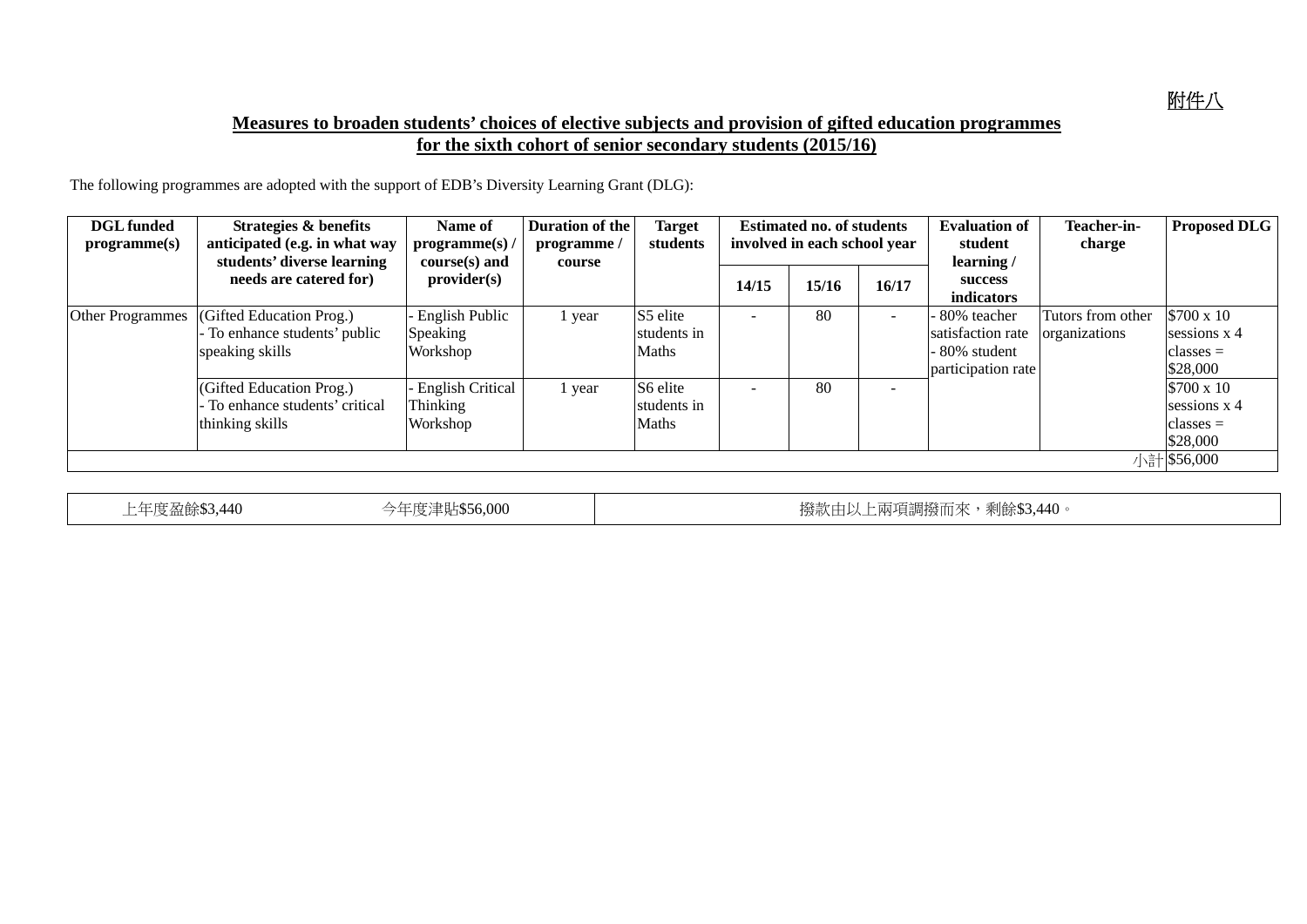## 為第七屆新高中學生的多元學習津貼(2015/16 學年) 增加選修科目選擇的措施及為他們提供資優教育課程

| 教育局多元<br>學習津貼資 | 策略及預期效益                                                                                                                                                                                                                                                    | 課程名稱及                                                | 修業期                                                                                                           | 目標學生 | 預計每學年涉及的<br>學生人數   |       |       | 學生學習的評估/                                                      | 負責教師 |  |  |
|----------------|------------------------------------------------------------------------------------------------------------------------------------------------------------------------------------------------------------------------------------------------------------|------------------------------------------------------|---------------------------------------------------------------------------------------------------------------|------|--------------------|-------|-------|---------------------------------------------------------------|------|--|--|
| 助課程            |                                                                                                                                                                                                                                                            | 課程提供機構                                               |                                                                                                               |      | 15/16              | 16/17 | 17/18 | 成功指標                                                          |      |  |  |
| 其他課程           | (資優教育課程)<br>配合學校可持續發展的主題,提升學<br>生對社區環境質素的關懷。<br>跨科目協作;<br>九月至十一月在屯門住宅區、市<br>區、學校附近進行噪音監察;<br>屯門藍地水塘進行一次水質監察 •<br>利用軟件,將所得的數據製成圖<br>表,用於專題探究。<br>聘請導師指導學生運用數據撰寫<br>報告。<br>校内及對外公報結果<br> 配合閱讀氛圍,提升閱讀氣氛<br>進行讀書會<br>水質監察儀器校準:\$1,000<br>導師費:\$1,000x5=\$5,000 | 社區環境與可 •<br>持續發展研習<br>計劃:屯門區<br>環境監察計劃<br>及總結<br>讀書會 | 2015年9月2015/16<br>至 2016年6高中學生<br>月在屯門住<br>宅區、市區、<br>學校附近進<br>行環境監察;<br>2015年9月<br>$\bullet$<br>至 2016年6<br>月 |      | $15 - 20$          |       |       | 負責老師監察及跟進<br>學生參與表現:<br>負責老師滿意學生<br>學習表現<br>學生回應:<br>參加學生滿意活動 | 盧日高  |  |  |
|                | 書籍:\$4,000<br> 2015/16年度申請撥款:\$10000                                                                                                                                                                                                                       |                                                      |                                                                                                               |      |                    |       |       |                                                               |      |  |  |
|                | 今年度津貼\$10,000<br>上年度盈餘\$0                                                                                                                                                                                                                                  |                                                      |                                                                                                               |      | 撥款由以上兩項調撥而來,剩餘\$0。 |       |       |                                                               |      |  |  |